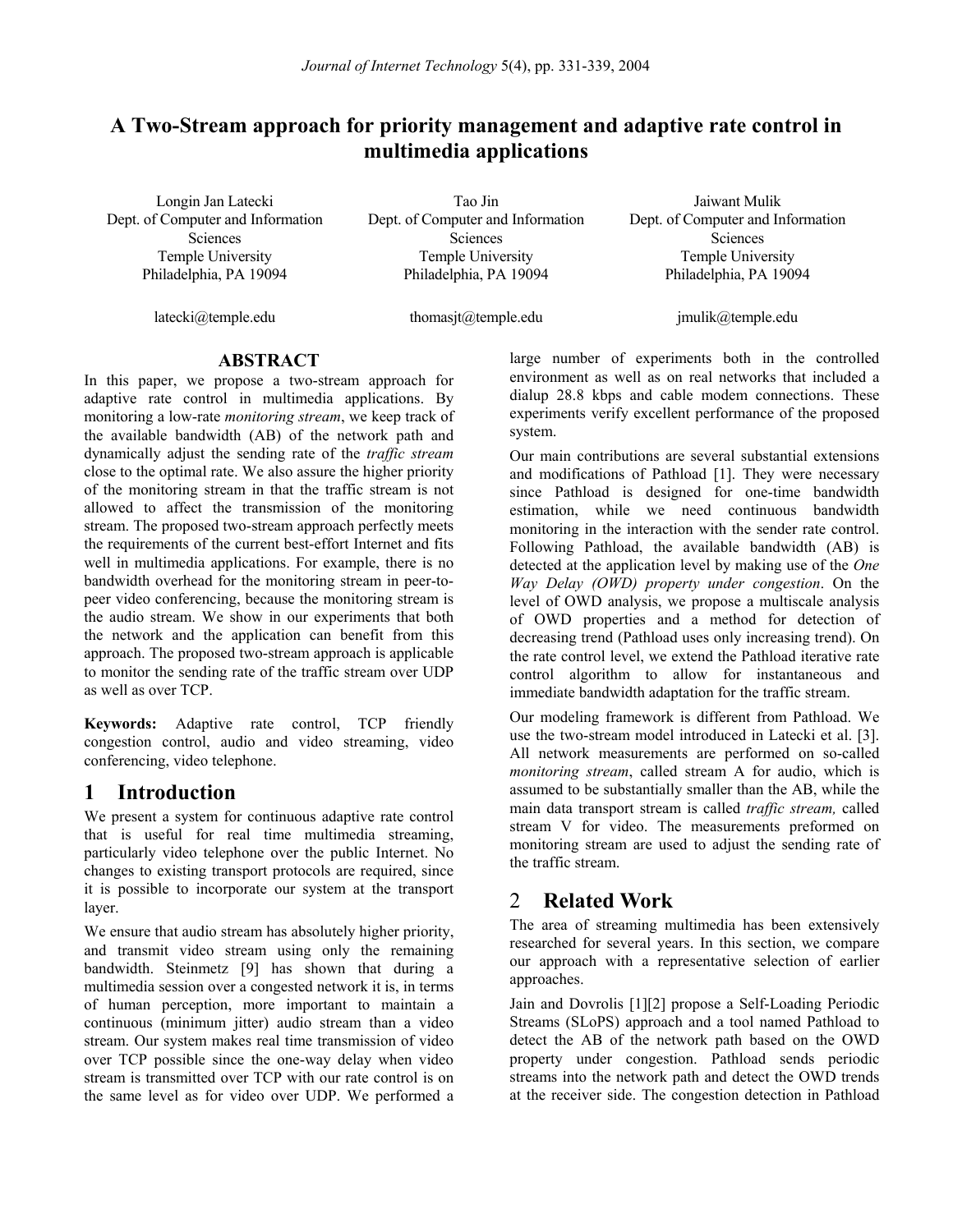is based on detection of increasing trend in the OWDs. Two tests called PCT and PDT are used for OWD increasing trend detection (Section 3.1).

Bansal and Balakrishnan [6] present a family of innovative TCP congestion control algorithms called binomial algorithms. These algorithms prevent a drastic reduction in transmission rate upon congestion and are designed for streaming audio and video applications. They show that there exist infinitely many deployable TCP-friendly binomial algorithms. Our approach differs from [6] in two important aspects. First, we consider a multimedia application as a whole consisting of simultaneous audio and video streams with an explicit hierarchy between them. In the event of congestion, our goal is to maintain the transmission rate of the audio stream while sacrificing the video stream. Second, we try to prevent the packet loss as an indicator of congestion in TCP, by using delay trends in the audio stream as our congestion signaling mechanism. Third, they require changes to the transport layer, while we do not.

Cen et al. [7] describe the Streaming Control Protocol (SCP) which is a TCP-like and TCP-friendly transport protocol designed to prevent the abrupt rate changes of TCP. However, the SCP does not allow inter-stream state sharing that our approach uses in order to provide a priority to the audio stream over the video stream.

Following the results of Steinmetz in [9], Ghinea at al. [8] present the Dynamically Reconfigurable Protocol Stacks (DRoPS) architecture to dynamically reconfigure protocol elements in order to achieve maximum Quality of Perception (QoP). QoP is a subjective user side measure of perception. They also developed an analytic model relating traditional QoS measures to a QoP measure. The parameters of this model are application dependent. While DRoPS is an elaborate architecture with a Linux Kernel implementation our approach is lightweight and implemented entirely in user space. Also, [8] reports that in applications with more perceptual weight to audio, such as the videoconferencing application considered in this paper, the TCP/IP stack (the one we used) performs better than DRoPS.

# **3 Two-Stream Approach**

### **Basic idea**

The basic idea is to use a low rate life-time *monitoring stream* to keep track of the ever-changing network, in order to find the optimal sending rate (close to the end-toend AB) for the *traffic stream*. The *monitoring stream* must be sent over UDP because the mechanism is based on the OWD properties of the stream packets, and only for UDP packets can we measure the packets OWD within the application layer. The *traffic stream* can be sent over any protocol.

We continuously detect OWD trends in the *monitoring stream*, use them as an indication of the relationship between the current traffic rate and the AB, and adjust the transmission rate of the *traffic stream* close to the AB*.* By assigning the low-rate audio stream as the *monitoring stream*, we can make use of the information naturally contained in the in-band traffic without introducing any intrusive traffic. In our approach video can be sent over either UDP or TCP, since in both cases, the monitoring stream keeps video rate below the AB, preventing losses (UDP and TCP) and subsequent retransmissions (TCP). We assume that there exists sufficient bandwidth to transmit the *monitoring stream*.

### **Improved performance when video is sent over UDP**

Since UDP is unresponsive to AB, in cases of constrained bandwidth, not only the video stream suffer due to packet loss but also the quality of audio will drop significantly due to the congestion caused by the video stream [3].

By using our adaptive rate control mechanism, it is possible for the application to continually estimate the AB and set the optimal rate for the video stream, significantly improving the quality of both audio and video.

### **Improved performance when video is sent over TCP**

If the video is sent over TCP, the TCP congestion control mechanism will constrain the actual transmission rate on the network, preventing the network from getting congested. However, TCP's reliable transmission will cause delay to accumulate, thus make it unsuitable for real time multimedia applications. One way to alleviate the accumulated delay is to drop the obsolete frames at the sending side. But most of the delay still could be very serious if we do not choose an appropriate video rate (Figure 3). Our adaptive rate control solves this problem by adjusting the video rate slightly below the AB, which makes TCP retransmission rate close to zero. This way we make real time video transmission over TCP a good option. The advantage of reliable video transport is a significant improvement of the received video quality. A study showing advantages of partially reliable video transmission is presented in [10].

### **3.1 Detecting OWD Trends in the Continuous Monitoring Stream**

The OWD (one way delay) of a packet stream will increase when the traffic rate is above the end-to-end AB [2].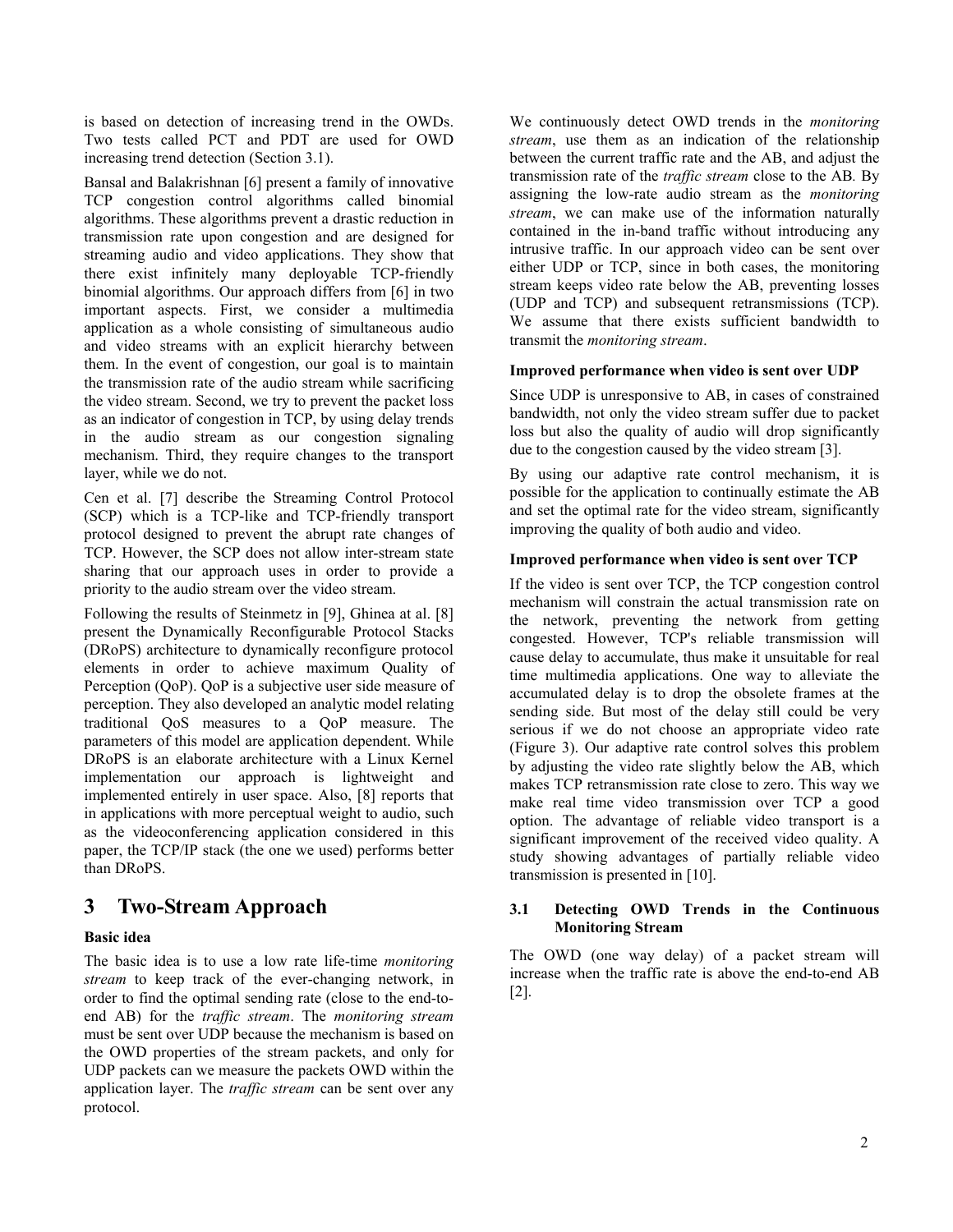

**Figure 1: OWD property under congestion** 

In an experiment illustrated in Figure 1, the end-to-end AB before we sent any traffic was set to 100 kbps. We sent the audio stream at a constant rate of 20.8 kbps, and the video stream over UDP at a rate of 120 kbps from audio packet number 1000 to 2000. The OWD was measured in the audio stream. As can be seen in Figure 1, that is a short transition phase in which the OWD shows obvious increasing trend at the beginning when the network become congested. If we detect this transition phase, we can respond to the congestion even before packet loss happens. Our two-stream approach for adaptive rate control is based on this fact.

#### **OWD phases**

OWDs of the stream packets show different patterns under different network conditions. We can divide the whole process into the following four types of phases based on the congestion status and OWD trends. R is transmission rate of traffic stream

- *Increasing phase*  $(R > AB)$ : The short transition period before entering the congestion. The OWDs show increasing trend.
- *Decreasing phase*  $(R < AB)$ : The short transition period when recovering from congestion. The OWDs show decreasing trend.
- *Steady phase*  $(R < AB)$ : The OWDs are stable in this phase.
- *Congested phase*  $(R > AB)$ : The network is already congested. Even though usually more variant than in the steady phase, the OWDs in this phase are stable.

OWDs are stable in both the *steady* and *congested phases*, so it is hard to discriminate these phases based on the measured OWDs, especially when we only have a small window of measurements in real time environment. Thus, it is crucial that we detect the *increasing phase* before the traffic goes into the *congested phase*.

#### **PCT and PDT**

Two complementary statistic metrics named PCT and PDT can be used to detect the OWD trends in the stream. Before calculating the PCT and PDT from K measured OWDs, we pre-process the data because they usually contain a lot of noise and outliers. The K OWDs  ${D_1,$  $D_2$   $D_K$ } are partitioned into Γ groups, each group use the median value  $\hat{D}_i$  as its representative value. K is also known as the *detection period*.

The original *Pairwise Comparison Test* (PCT) metric of a stream was defined in [2] as

$$
S_{PCT} = \frac{\sum_{k=2}^{n} I(\hat{D}_k > \hat{D}_{k-1})}{\Gamma - 1},
$$

where  $I(X)$  is one if X holds, and zero otherwise.

This metric is only sensitive to the OWD increasing trend in the stream. But as described in Section 3.2, we also need to detect the decreasing phase in the stream. So we introduce and extended PCT as

$$
S_{PCT} = \frac{\sum_{k=2}^{T} I(\hat{D}_k, \hat{D}_{k-1})}{\Gamma - 1},
$$

where,

$$
I(\hat{D}_k, \hat{D}_{k-1}) = \begin{cases} 1, & \text{if } \hat{D}_k - \hat{D}_{k-1} > \varepsilon \\ 0, & \text{if } \left| \hat{D}_k - \hat{D}_{k-1} \right| \le \varepsilon \\ -1, & \text{if } \hat{D}_k - \hat{D}_{k-1} < -\varepsilon \end{cases}
$$

 $\epsilon$  is a predefined threshold value related to the granularity of the increasing or decreasing step.

If the OWDs are independent, the expected value of  $S<sub>PCT</sub>$  is 0. If there is a strong increasing trend,  $S<sub>PCT</sub>$  approaches 1. If there is a strong decreasing trend,  $S_{PCT}$  approaches -1. Due to our modification, the modified  $S<sub>PCT</sub>$  can detect both increasing and decreasing trends. Moreover, by defining the threshold  $\epsilon$ , it is more stable and noise resistant.

The *Pairwise Difference Test* (PDT) metric of a stream is defined in [2] as

$$
S_{PDT} = \frac{\hat{D}_{\Gamma} - \hat{D}_{1}}{\sum_{k=2}^{\Gamma} |\hat{D}_{k} - \hat{D}_{k-1}|}
$$

If the OWDs are independent, the expected value of  $S_{PDT}$  is 0. If there is a strong increasing trend,  $S_{\text{PDT}}$  approaches 1. If there is a strong decreasing trend,  $S_{PDT}$  approaches -1.

 $S_{PCT}$  and  $S_{PDT}$  are complement.  $S_{PCT}$  detects the ratio of the increasing and decreasing steps, while  $S_{\text{PDT}}$  quantifies how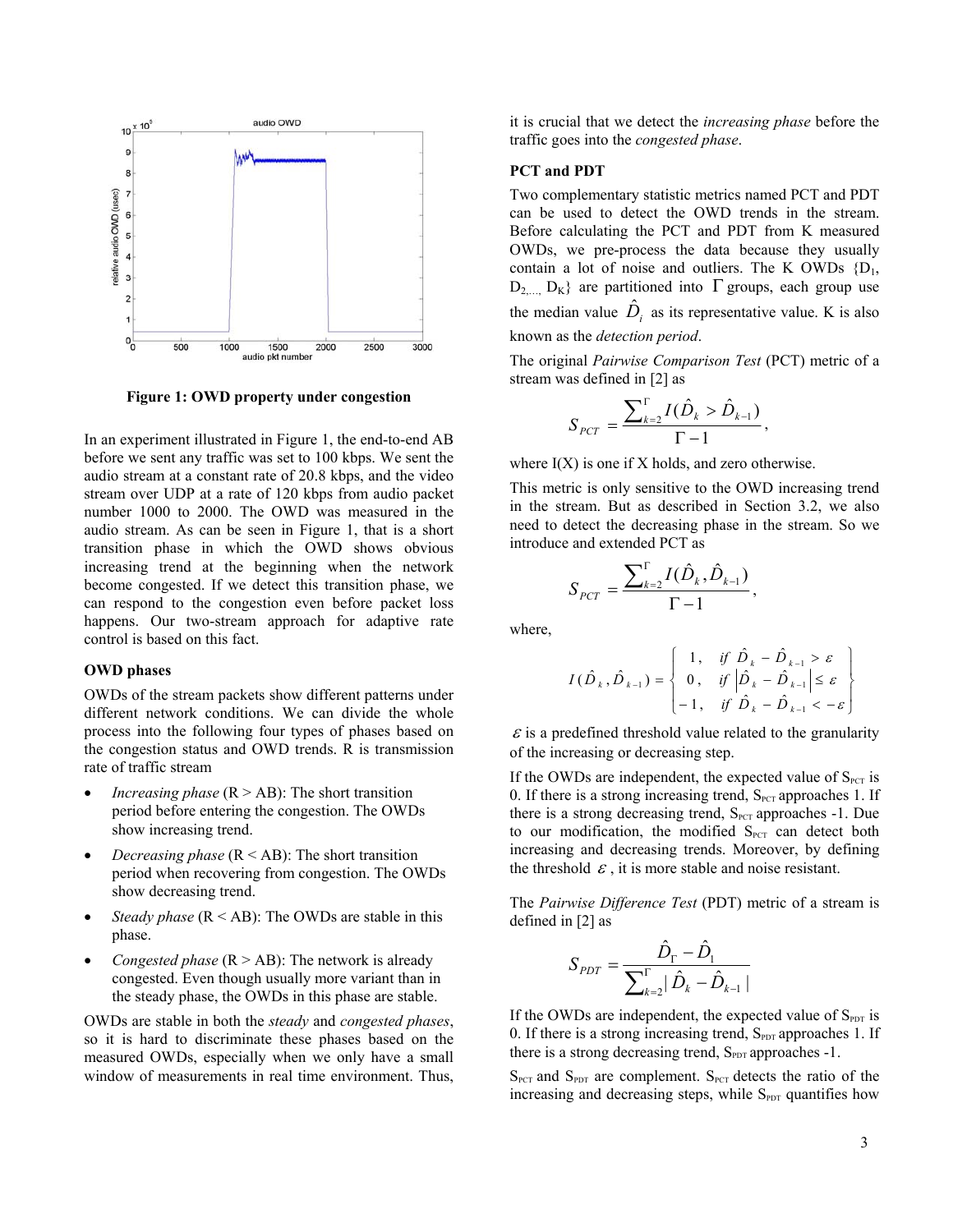strong the start-to-end variation is.  $S_{PCT}$  and  $S_{PDT}$  are combined to determine the current OWD phase. "Increasing phase" and "decreasing phase" are reported when either of the two metrics detects it, and the other one does not disagree, while "steady phase" is reported only when both of the two metrics indicate a "steady phase". All the other situations are reported as "ambiguous phase".

We define two thresholds  $L_{PCT}$  and  $U_{PCT}$  for  $S_{PCT}$ , and another two  $L_{\text{PDT}}$  and  $U_{\text{PDT}}$  for  $S_{\text{PDT}}$ . Our decision rules are summarized the following:

- If  $S_{PCT} > U_{PCT}$  and  $S_{PDT} > L_{PDT}$ , or  $S_{PDT} > U_{PDT}$  and  $S_{PCT} >$  $L_{\text{PCT}}$ , "increasing phase" is reported
- If  $S_{PCT}$  < -U<sub>PCT</sub> and  $S_{PDT}$  < -L<sub>PDT</sub>, or  $S_{PDT}$  < -U<sub>PDT</sub> and  $S<sub>PCT</sub> < -L<sub>PCT</sub>$ , "decreasing phase" is reported
- If  $-L_{PCT} < S_{PCT} < L_{PCT}$ , and  $-L_{PDT} < S_{PDT} < L_{PDT}$ , "steady phase" is reported
- "ambiguous phase" is reported in all other situations.

The thresholds can be adjusted depending on how sensitive PCT and PDT should be. In our experiments,  $L_{\text{PCT}}$ and  $L_{\text{PDT}}$  were set to 0.25;  $U_{\text{PCT}}$  and  $U_{\text{PDT}}$  were set to 0.5.

With these two statistic metrics, we can detect the current OWD phase in the monitoring stream, and use it as an indicator of the relationship between the transmission rate and AB. Figure 2 illustrates the detected PCT (line with 'x' marks) and PDT for the OWDs in Figure 1. PCT and PDT were calculated every 32 measured OWDs in the audio stream. One obvious observation from Figure 1 andFigure 2 is that the OWD transition phase is usually very short. When the traffic rate is above the AB, the OWD will quickly increase until congestion sets in. After this short transition phase, the OWD will remain relatively stable, hence using PCT and PDT it is hard to distinguish whether or not the network is congested. However since we can detect the *increasing phase*, the *congested phase* will never appear without a correct rate adjustment, so it is tolerable that we cannot detect the *congested phase* 



**Figure 2: Graphs of PCT PDT for OWD in Figure 1** 



**Figure 3: Audio OWD when video sent over TCP** 

#### **The** *detection period*

A suitable length of *detection period* K is critical in detecting the OWD trends in the continuous monitoring stream. In order for the PCT and PDT metrics to be able to detect the OWD transition phases (increasing and decreasing phases), it is important that the detection period is within the OWD transition phase. In other words, if the detection period only covers part of the transition phase, it may not able to detect it. In this sense, the detection period should be as short as possible; but on the other hand, the detection period cannot be too short, otherwise the increasing trend will be too minor to be detected.

Experiments show that the length of the OWD transition phase vary greatly under different conditions, e.g., when the traffic rate is far above the end-to-end AB, the OWD quickly increases to the peak. When the traffic rate is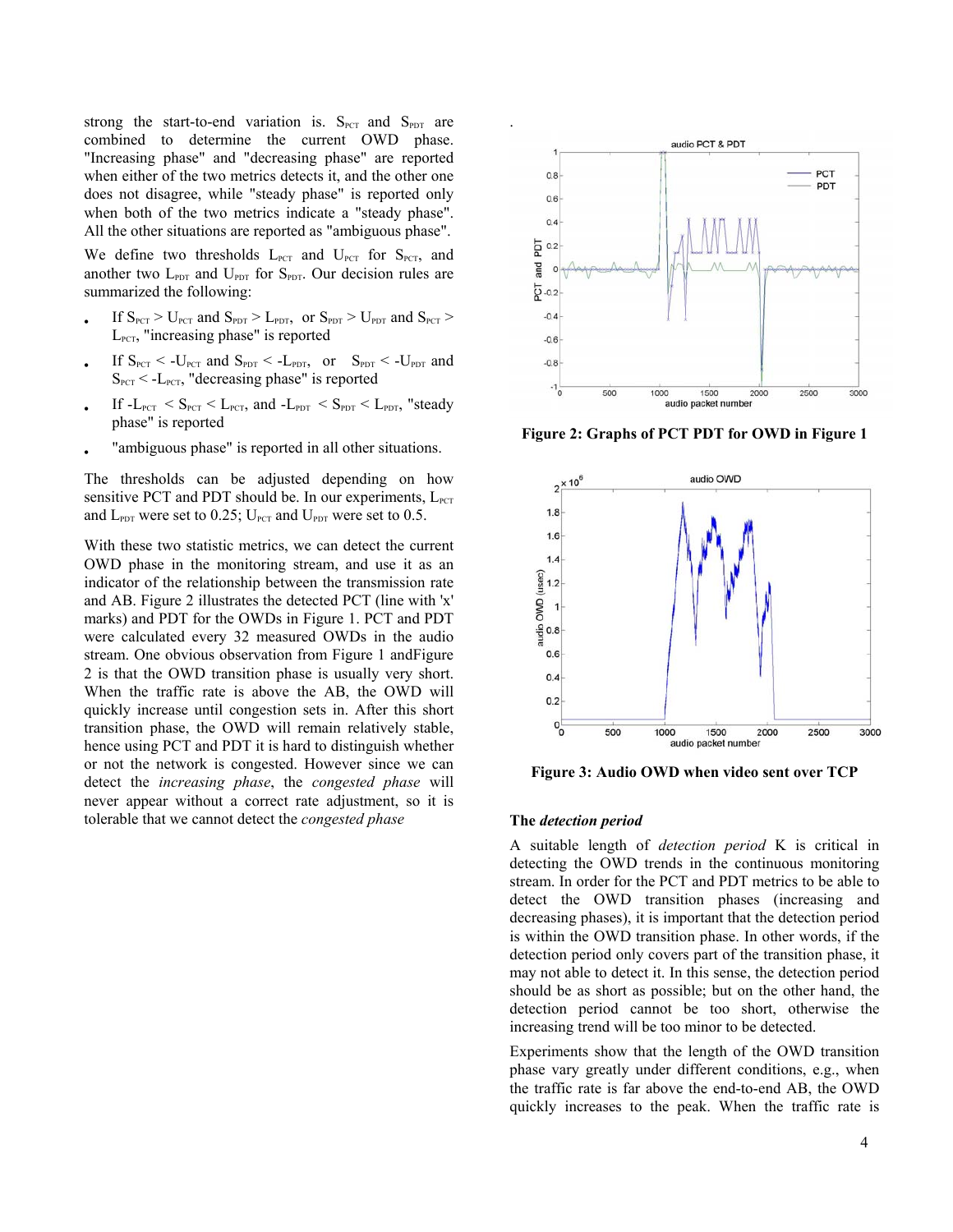slightly above the AB, the increasing phase will be longer. Experiments also show that when the traffic stream is sent over TCP, the OWDs usually only show long-term increasing (or decreasing) trends and display great local variance (Figure 3).

Our experiments indicate that a short detection period works well under UDP environment, while a longer detection period is more suitable when the traffic is sent over TCP.

The setting of the experiment corresponding to Figure 3 was the same as of the experiment in Figure 1, except that the video was sent over TCP. The sender tried to send the video stream at rate 100 kbps, but was regulated by the TCP congestion control mechanism. The OWDs in the audio stream clearly shows the TCP's slow-start and AIMD (Additive Increase Multiplicative Decrease) effects. Compared with Figure 1, the OWD transition phases are much longer, and the OWDs are more variant in small scale during the transition phases.

#### **Multiscale and Sliding-window Measurement**

Since it seems impossible to decide an appropriate *detection period* that can work under all circumstances, we use a multiscale and sliding-window method to detect the OWD phases in the *monitoring stream*.

Multiscale means that we calculate the PCT and PDT over multiple scales of detection periods simultaneously. Figure 4 illustrates 3-scale measurements over the OWDs displayed in Figure 3. In scale 1, PCT and PDT were calculated every 32 packets; in scale 2, they were calculated every 64 packets; and every 128 packets in scale 3. Scale 1, in most cases, would not report the increasing or decreasing phases, because either the PCT or PDT could not satisfy the thresholds (see the decision rules in Section 3.1). The fundamental reason is that the detection period was so small so that the measurements were dominated by the noises. Scale 2 seems better, but still would miss a lot if the thresholds were set a little bit high. Scale 3 very nicely caught all the increasing and decreasing trends and would report them correctly.

The final decision is based on the 3-scale measurements. The decision rules are summarized as follows

- If any of the 3-scale measurements reports "increasing phase", and the other two do not disagree (i.e., report "decreasing phase"), then "increasing phase" is reported
- If any of the 3-scale measurements reports "decreasing phase", and the other two do not disagree (i.e., report "increasing phase"), then "decreasing phase" is reported
- If at least 2 of the 3-scale measurements report "steady phase", then "steady phase" is reported

• Otherwise "ambiguous phase" is reported



**Figure 4: 3-scale PCT and PDT detection**

Figure 5 shows the final result from the 3-scale detection in Figure 4. Here we use 1 to represent "increasing phase", -1 to represent "decreasing phase", 0 to represent "steady phase", and 0.5 and -0.5 to represent "ambiguous phase" (- 0.5 means "more probably a decreasing phase", and 0.5 means "more probably a increasing phase"). We can see that Figure 5 perfectly matches the OWD phases corresponding to Figure 3.

We also use sliding and overlapping windows to make the measurements more frequent without making the detection period too short.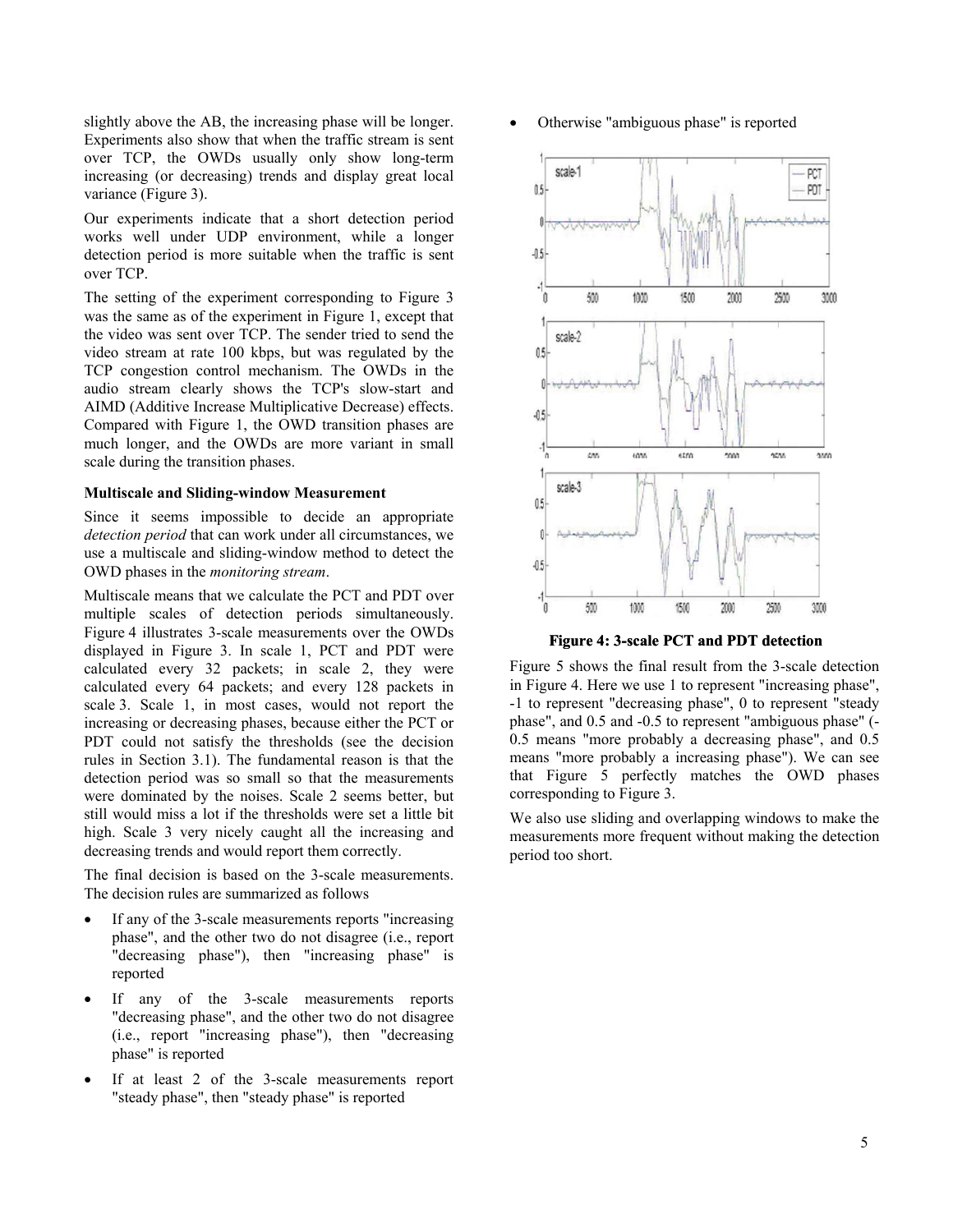

**Figure 5: Final result from 3-scale detection in Fig. 4** 

#### **3.2 An Interactive Adaptive Rate Control Algorithm in the Two-Stream Environment**

The advantage of having a lifetime *monitoring stream* is that we can detect the AB at any moment in the traffic.

The adaptive rate control mechanism is designed to be able to detect congestion and adjust the sending rate close to AB at any moment of the traffic lifetime. The whole process of the traffic regulation consists of two alternative stages: *rate-adaptation stage* followed by *steady stage.* The algorithm searches for the AB during the *rateadaptation stage*. Once the sending rate converges to the optimal rate, it enters the *steady stage*. During the *steady stage*, we still continuously keep track of the network status through the *monitoring stream*. If there is any congestion detected during the *steady stage*, or we decide to try a higher rate, the traffic changes into the *rateadaptation stage* and search for the AB again.

The algorithm used for searching the AB in the *rateadaptation stage* is very similar to the iterative algorithm used in the Pathload [1]. We denote the sending rate at time *n* as  $R(n)$ , the lower and upper bounds for the AB as  $R_{min}$  and  $R_{max}$ . At time *n*, we calculate  $R(n+1)$  as:

If 
$$
R(n) > AB
$$
,  $R_{max} = R(n)$ ;  
If  $R(n) \le AB$ ,  $R_{min} = R(n)$ ;  
 $R(n+1) = (R_{max} + R_{min})/2$ ;

But we need to do the following adjustments, because our traffic is continuous while Pathload only sends short streams.

When an "increasing phase" is reported  $(R(n) > A)$ , we add a *break* in traffic stream before trying the next sending rate, so that the OWD can drop to the normal level (the queues in the routers can be cleaned) before we send more traffic

- The *break* last as long as the "decreasing phase" is detected. We resume sending of the traffic stream when the decreasing phase is finished
- When "ambiguous phase" is reported for sufficiently long time, we regard it as a symptom of slight congestion, so slightly decrease the sending rate

The *break period* is needed so that two consecutive increasing tends can be detected. Also, we wait until the *decreasing phase* disappears since it means that the network is still recovering from congestion.

## **4 Experimental Results**

We present some experimental results that illustrate the benefits of our adaptive rate control for both the network and the multimedia application. We performed a large number of experiments both in the controlled environment as well as on the real networks that include a dialup 28.8 kbps and cable modem connections. We present here our experiments conducted in Emulab (Netbed) [5] environment, since the obtained results are representative for all our experiments (including experiments on real networks) and the experiments on Emulab can be verified independently. A detailed report from our experiments (including experiments on real networks) and the program source code can be obtained from http://www.cis.temple.edu/~latecki/ARC.

### **4.1 Experimental Setting**

The bandwidth of the tight link between the sender host SEND and receiver host RECV was set to 100 kbps. When there is no cross traffic over the tight link, the end-to-end AB of the path is 100 kbps. We simulated the two-stream traffic from SEND to RECV, in uni-direction. The audio (monitoring) stream was sent over UDP, at a constant transmission rate of 20.8 kbps, and the packet interval was 40 ms. The video frames were generated every 20 ms, and the SEND sent the frames as soon as they were generated. The video frame size can be controlled by the application. For video sent over UDP, the actual transmission rate on the network can be easily calculated from the frame size, because each frame will result in a UDP packet on the network. So the transmission rate is

*(video frame size + UDP header size + IP header size + Ethernet header size) / 20 ms*.

All the experiments followed the same scenario:

- 1. We first streamed just audio data for 40 seconds (1000 audio packets)
- 2. Then we sent the video stream for 120 seconds (between audio packet number 1000 and 4000)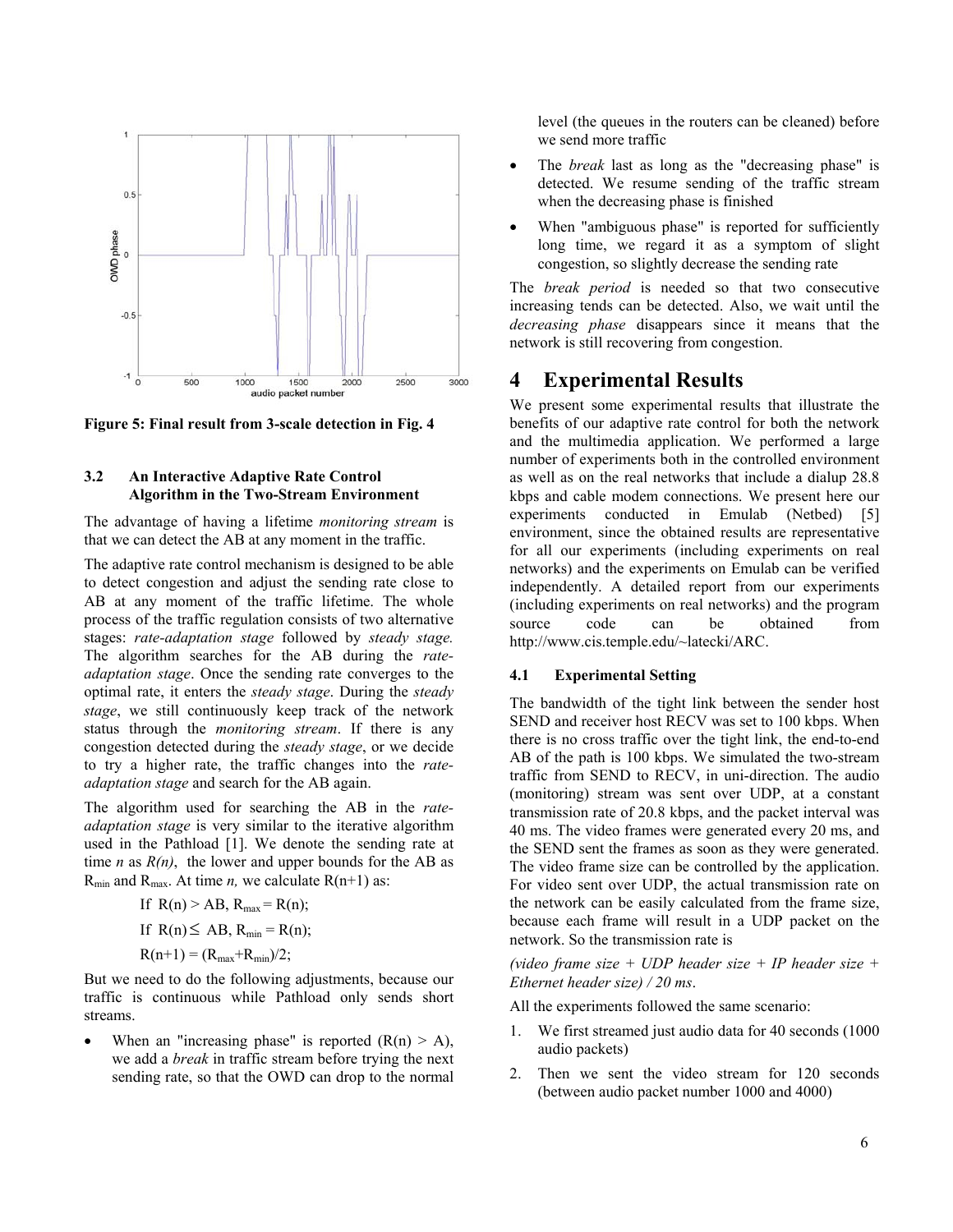3. Then we stop video stream and sent only audio packets for another 40 seconds

We used both UDP and TCP to transmit video stream. For each of the protocols, we performed two runs of the experiments, one without rate control and the other with our adaptive rate control, and compared the results. After applying our adaptive rate control, both streams' loss rates dropped to zero after the optimal rate was found. When cross traffic was added, no matter sent over TCP or UDP, all the experiments showed similar results. In Section 4.2 we present our experiments when video was sent over TCP. The results for UDP are omitted, since streaming video over TCP seems to be a more interesting case.

#### **4.2 Video Stream Sent Over TCP**

Figure 6 shows the audio and video stream rate from the application when adaptive rate control was not applied. Figure 7 shows the actual video transmission rate on the network (due to the TCP congestion control). For easy comparison, we plot the video rate with respect to audio packet number. Figure 8 displays the two streams' rates from the application when the adaptive rate control was applied. We see from Figure 8 that it took about 20 seconds for the video stream rate to converge to 48.8 kbps (actual transmission rate was a little higher than the stream rate). Figure 9 shows the actual video transmission rate on the network sent over TCP when the adaptive rate control was applied on the application level. Observe by comparing Figure 8 and Figure 9 that the actual video sending rate from the application matches the TCP sending rate when our rate control runs on the application layer. This is not the case if there is no rate control on the application layer (Figures 6 and 7).

Figure 10 compares the audio OWDs in the two experiments. While the mean of the audio OWDs during video transmission without rate control increased by 1221 ms (from 53 ms to 1274 ms), it increased only by 2 ms (from 55 ms to 57 ms) with our rate control (in comparison to the first phase when only audio packets were sent). We can clearly see that the TCP increasing trend is reflected in OWD of audio packets by comparison of the audio OWD without rate control in Figure 10 to video rate sent over TCP in Figure 6.

Figure 11 compares the video OWDs (we measured the frame delay in the application layer) in the two experiments. While the mean of the video OWDs was 8409 ms without rate control, it was only 70 ms with our rate control (most in the rate-adaptation stage), with the difference between minimum OWD and mean OWD of 11 ms. Both audio and video delays are acceptable for real time audio-video communication [4]. Thus, the proposed

rate control makes it possible to have video transmission over TCP in real time, peer-to-peer video conferencing.

Figure 12 shows the loss rate change in the audio stream. While 143 out of the total 3000 audio packets were lost during the video transmission without rate control (average loss rate was 4.77%), 0 packet was lost after our rate control was applied in the video stream. Figure 13 shows the drop rate of the video stream (SEND makes the best effort to send frames, and drops frames when they become obsolete). Without rate control, there were 1064 out of the total 6000 video frames were dropped (average drop rate was 17.75%). When the rate control was applied, 302 frames were dropped only in the rate-adaptation stage. The overall drop rate in the video becomes 0 when the traffic is sufficiently long.



**Figure 6: Audio and video rate (without rate control)** 



**Figure 7: Video rate in kbps sent over TCP without rate control**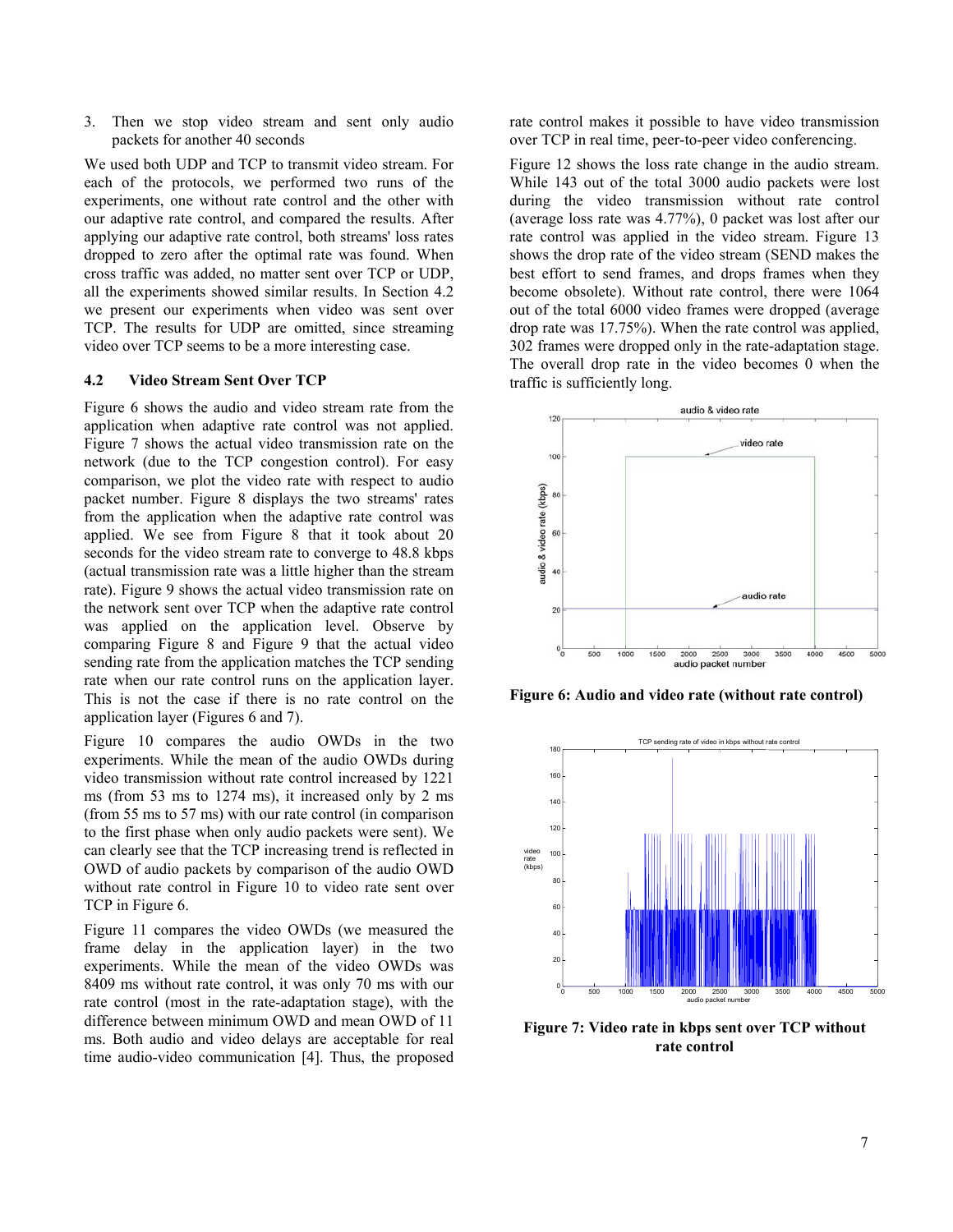## **5 Conclusions**

The proposed adaptive rate control algorithm is suitable for real time multimedia streaming over UDP as well as over TCP. In particular, it significantly improves real time performance of TCP congestion control, so that real time video transmission over TCP is possible. The reason is that our rate control (that does not introduce any packet loss) suppresses TCP rate control, and consequently the packet loss due to the TCP increasing trend is kept very close to zero. Our experiments demonstrate that not only the performance of the video stream but also the audio stream is drastically improved. Our real network experiments indicate that a small amount of retransmissions due to sporadic packet loss (it was below 0.01%) has only minor influence on OWD. We implemented our algorithm on the application layer, but it is also possible to use it on the transport layer, in particular in conjunction with future transport protocols that are more suitable for the multimedia data.

The effect of datagrams within a stream taking different routes Given the datagram forwarding nature of most of the Internet, we should mention that packets not following the same route is a limitation present in most AB measurement tools also. However, we assume that due to several measurements the effects of packet taking different routes in minimized, which is verified by our experiments on the public Internet, and that work on this is part of future work.

## **6 Acknowledgements**

We would like to thank Phillip Conrad for his helpful comments. We are grateful to Jay Lepreau and the support staff of Netbed (formerly known as Emulab), the Utah Network Emulation Testbed (which is primarily supported by NSF grant ANI-00-82493 and Cisco Systems) for making their facilities available for our experiments.



**Figure 8: Audio and video rate (with rate control)** 



**Figure 9: Video rate (kbps) over TCP with rate control** 



**Figure 10: Audio OWD** 



**Figure 11: Video OWD**